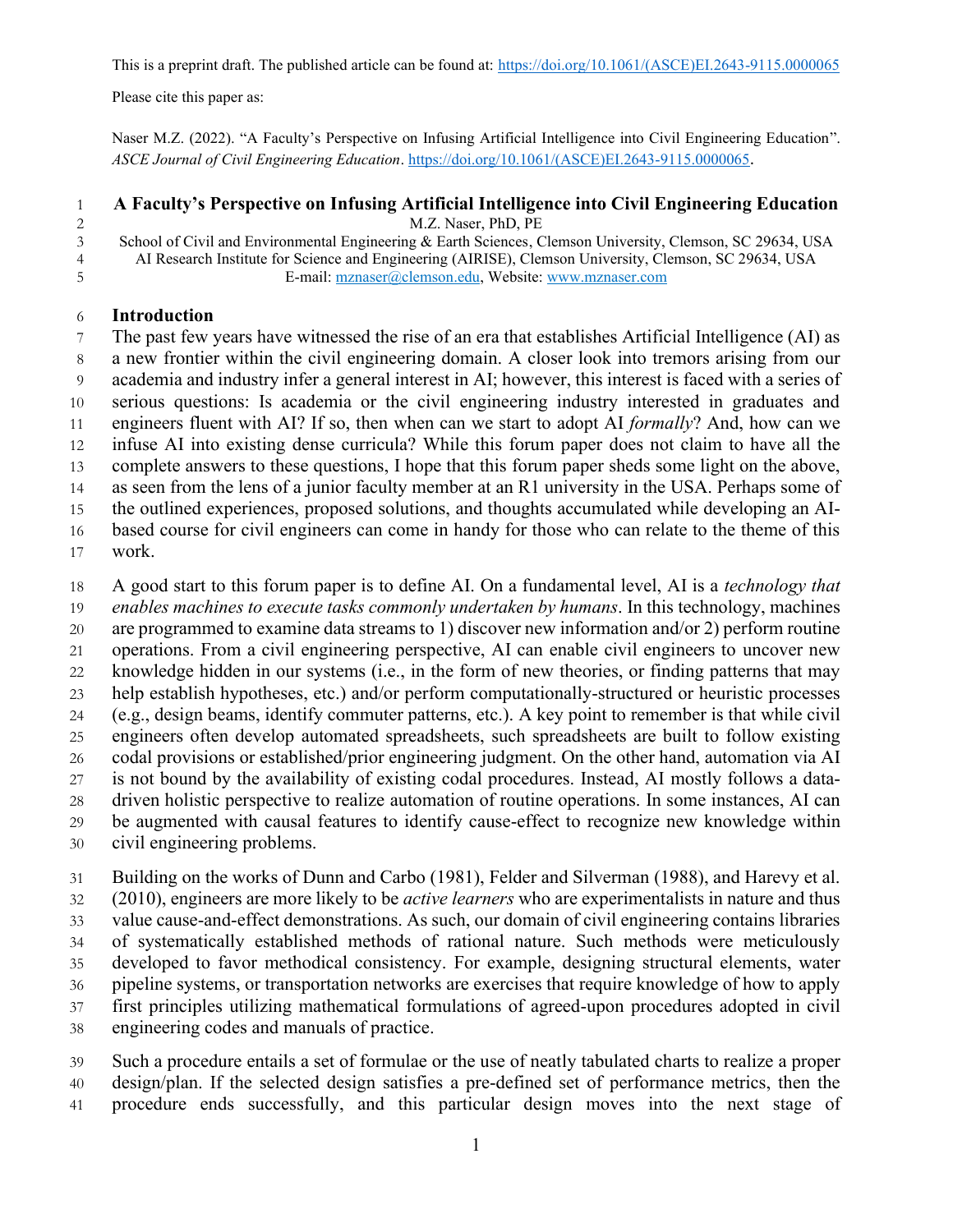Please cite this paper as:

Naser M.Z. (2022). "A Faculty's Perspective on Infusing Artificial Intelligence into Civil Engineering Education". *ASCE Journal of Civil Engineering Education*. [https://doi.org/10.1061/\(ASCE\)EI.2643-9115.0000065](https://doi.org/10.1061/(ASCE)EI.2643-9115.0000065).

 implementation; if not, a new iteration is undertaken to refine the initial design. The above procedure is regularly taught as part of undergraduate and graduate civil engineering courses in universities worldwide. Our students carry this knowledge with them and get to apply it in real scenarios during their tenures.

 Naturally, adopting first principles implies the need for transparent methods that: 1) describe the logic that governs a phenomenon, 2) are preferably compact and easy to use, and 3) can be verified via laboratory testing (Cox et al. 2011; Sacks and Barak 2010; Shaeiwitz 1996). For example, Eq. 1 is a formula that ties a steel beam's moment capacity (*M*, or simply *resistance*) to *bending actions*. This formula is primarily governed by the geometric features of such a beam (specifically, the plastic section modulus, *Z*), together with the yield strength (*fy*) of the grade of the structural steel

used to fabricate the same beam:

$$
53 \t M = Z \times f_{y} \t(1)
$$

 Having such a formula goes a long way as it articulates the relationship between the aforenoted 55 parameters and states the *causality* of an increase in either  $Z$  and/or  $f<sub>y</sub>$  is also expected to increase the cross-sectional capacity (or *resistance*). In addition, such a formula allows a student/engineer to "see" the main parameters governing the sectional capacity of a steel beam (i.e., *resistance*  equals the multiplication of plastic section modulus, *Z*, and the yield strength, *fy*). A student/engineer can look at Eq. 1 and understands that the relationship between the right-hand side of this equation is 1) functional, 2) in multiplication format, and 3) an increase in one parameter (or, both) will lead to an increase in the resistance.

 Simply put, bigger steel beams have larger resistance than smaller beams (when the beams are made from the same steel grade), and so on. In a way, Eq. 1 offers a *visual* representation and confirmation that displays *logical synergy* between the governing parameters and a sense of *trust* between faculty and students, and by extension between engineers and codal provisions. It is equally important to note that Eq. 1 can be easily verified against physical tests (further strengthening the aforementioned visualization and trust notions).

 Similarly, one can also extend the above thought to more complex phenomena (say, the progressive collapse of a burning high-rise building, or the development of new construction materials with self-healing properties, or planning mass evacuation due to natural disasters). Unfortunately, at the time of this write-up, we do not have explicit nor elegant formulae to describe the aforenoted phenomena.

 On a more positive note, one can explore a variety of parameters that govern the collapse susceptibility of a structure to fire by means of advanced models (i.e., finite element (FE) simulation since testing could be infeasible) (Ryu et al. 2021). Similarly, and while we do not have easy-to-use formulae to discover new construction materials, we can still leverage material simulations to arrive at material derivatives with unique properties. Likewise, we can also build agent-based models to simulate mass evacuations given various disasters scenarios to arrive at proper evacuation routes. In a way, numerical models have the capability to extend commonly adopted mathematical formulae to complex phenomena and to visually present answers to such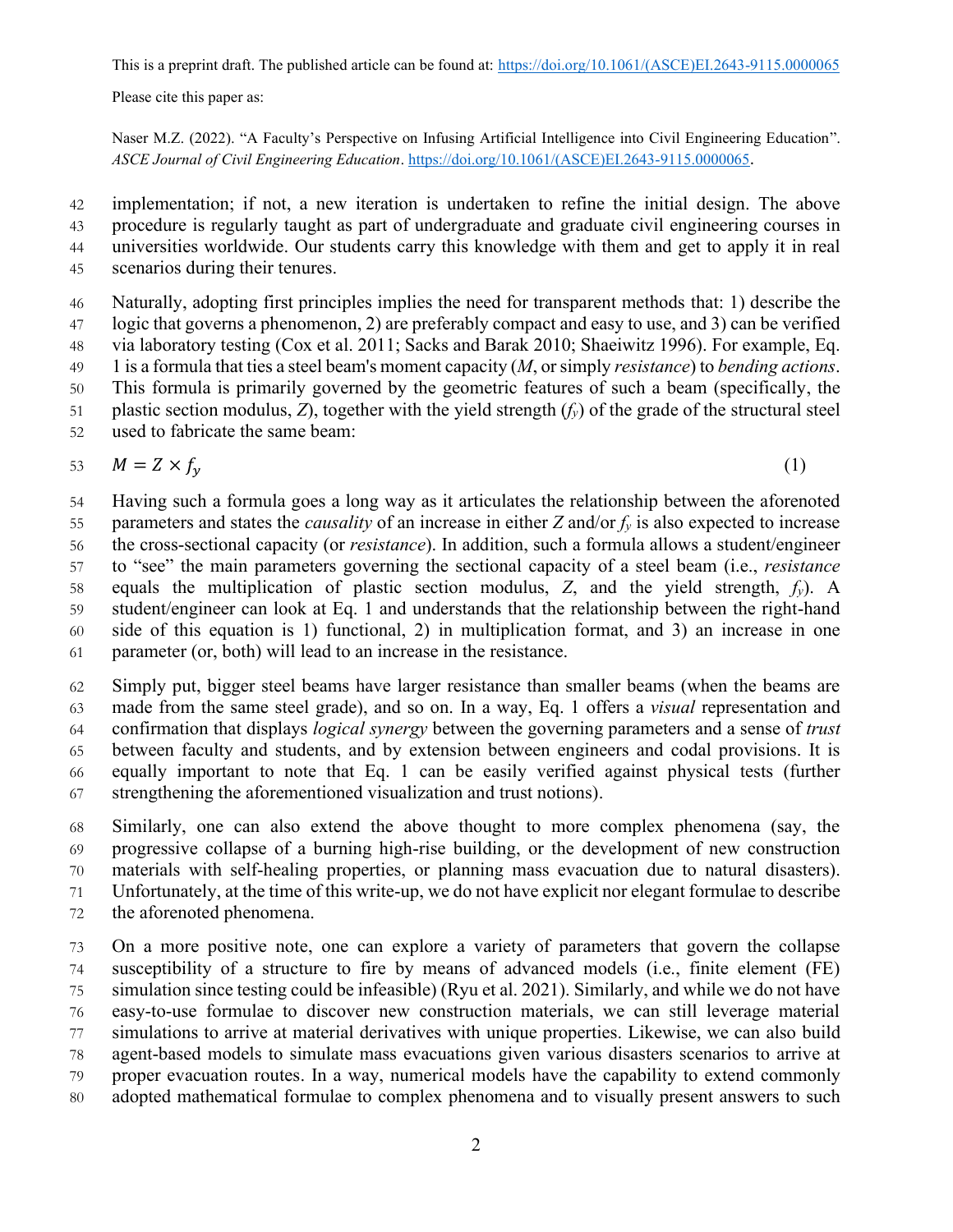Please cite this paper as:

Naser M.Z. (2022). "A Faculty's Perspective on Infusing Artificial Intelligence into Civil Engineering Education". *ASCE Journal of Civil Engineering Education*. [https://doi.org/10.1061/\(ASCE\)EI.2643-9115.0000065](https://doi.org/10.1061/(ASCE)EI.2643-9115.0000065).

 phenomena – thereby implicitly retaining our dear first principles and the notion of transparent methods.

By now, the reader might have realized that the above discussion emphasizes two big ideas of our

educational philosophy, which can be summed by: 1) *adherence to first principles*, 2) and

*favoritism of transparent methods* to visualize solutions (i.e., cause and effect, etc.). The following

sections show that these two big ideas are elemental to developing an AI-themed civil engineering

course.

#### **The Era of AI**

Artificial intelligence (AI), and by extension its subfields, machine learning (ML) and deep

learning (DL), encompasses a realm of possibilities that enables machines to perform tasks of

various degrees of complexities (Russell and Norvig 2010). As such, embracing AI-based methods

allows us to improve engineers' quality of work and open the door for innovative solutions that

were not possible before (Tao et al. 2018).

 While advancements in AI are rapidly rising, the civil engineering domain approaches such advances with hesitation and at a slow pace. This inertia is as natural as it is understandable since, logistically speaking, it is hard to change the essence of a major domain overnight – let alone within a few years. Historically speaking, innovation trends can be represented via the *S-curve*

developed by Foster (1987) – see Fig. 1. This figure shows the relational stagnation and technical

limits of traditional methods (dashed *S-curve*) and the *innovation*, *growth*, and *maturity* levels of

 new technologies (solid *S-curve*). Foster (1987) infers that it is only when modern technologies provide attractive and affordable solutions to ongoing challenges faced by their traditional counterparts that they become widely accepted and adopted. At this moment in time, AI methods are transitioning from the *innovation* phase to the *growth* phase (but remain below the level of conventional methods).

 Noting the rise of AI and the steady interest reported via monitoring publication trends in this domain (see Fig. 2), one can infer that AI is expected to find a permanent residence within a typical

engineering curriculum soon. Future years are anticipated to further expedite the growth of AI

methods and hence the merit of planting the seeds for a foundation for AI education in engineering

from now. In fact, there already exists some initiatives that integrate various forms of AI in civil

engineering practices by leading firms (Hearns 2019; Hiriyur 2020; Keck and Wood 2021), as well

as leading civil engineering societies (ASCE 2020; Naser and Mueller 2021).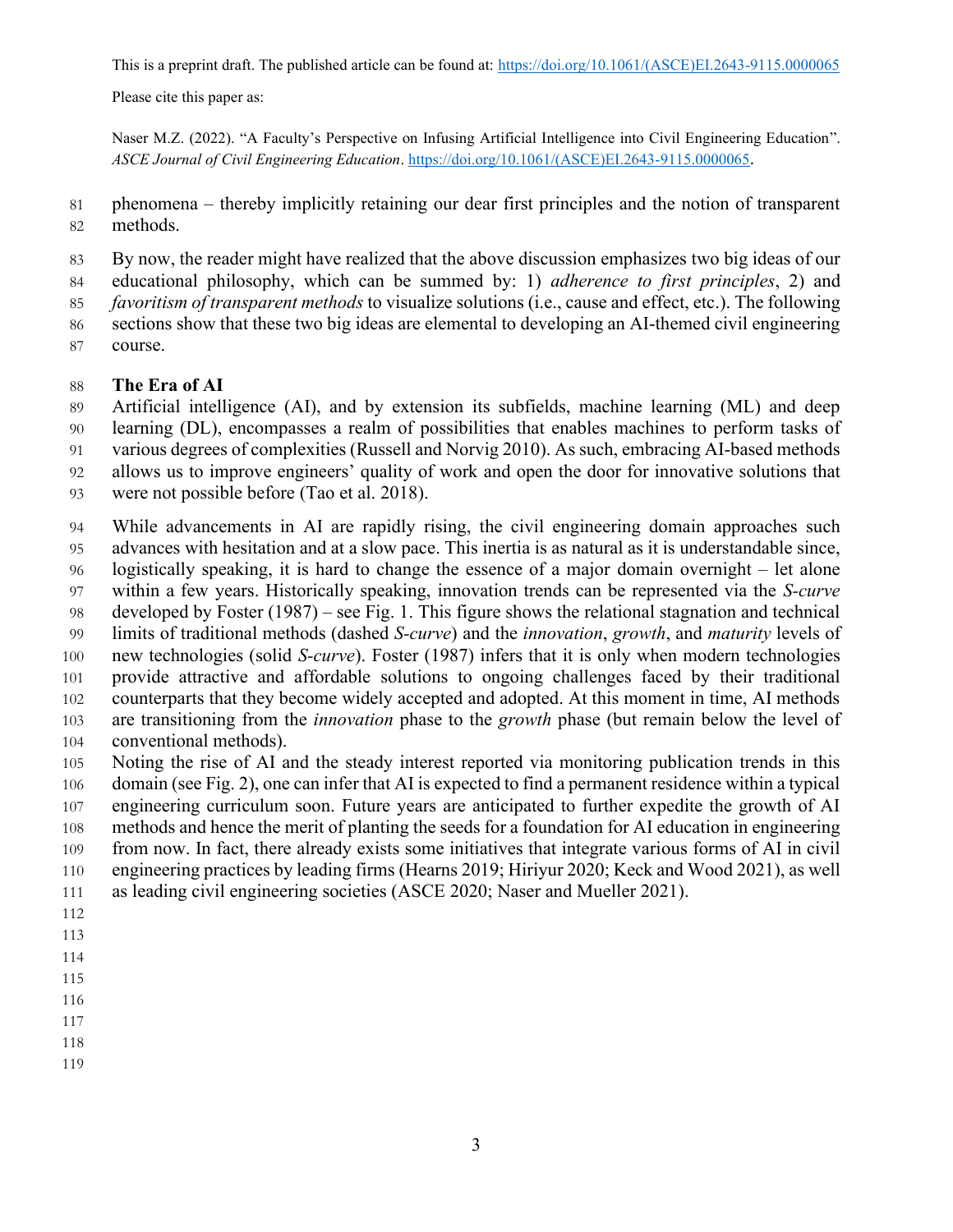Please cite this paper as:

Naser M.Z. (2022). "A Faculty's Perspective on Infusing Artificial Intelligence into Civil Engineering Education". *ASCE Journal of Civil Engineering Education*. [https://doi.org/10.1061/\(ASCE\)EI.2643-9115.0000065](https://doi.org/10.1061/(ASCE)EI.2643-9115.0000065).



Fig. 1 Illustration of Foster's S-curve



Fig. 2 Publications noting AI methods in structural engineering (2000-2020) [arrived at by searching "artificial intelligence" and "structural engineering" using the Dimensions scholarly database (Dimensions 2021)]

122

 In lieu of the more theoretical illustration shown in Figs. 1 and 2, Fig. 3 shows the tonnage of used construction materials between 1900-2014 as compiled by the U.S. Department of the Interior (Matos 2017). As one can see, our industry rises above all in terms of consumption. Yet, it plummets when compared in terms of labor productivity, as evident against the manufacturing 127 sector or overall economy (McKinsey 2021). The above implies that we have a very active domain that also happens to have poor productivity. One path to improving our productivity is to embrace means that allow us to better our productivity. Such a mean can be attained by embracing AI to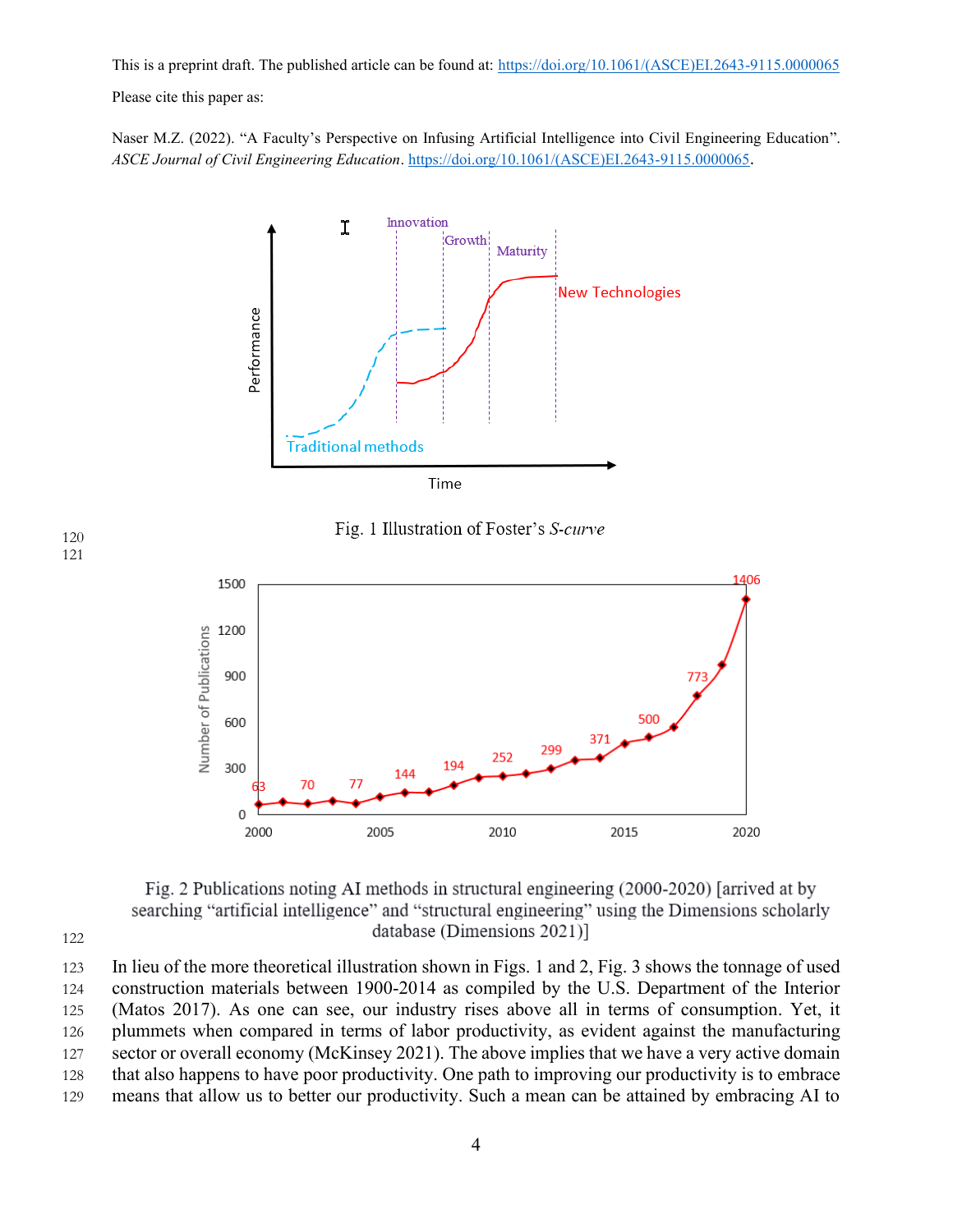Please cite this paper as:

Naser M.Z. (2022). "A Faculty's Perspective on Infusing Artificial Intelligence into Civil Engineering Education". *ASCE Journal of Civil Engineering Education*. [https://doi.org/10.1061/\(ASCE\)EI.2643-9115.0000065](https://doi.org/10.1061/(ASCE)EI.2643-9115.0000065).

- automate routine tasks, thereby increasing our productivity and allowing us to focus on other fronts
- with high demand for work-hours.



**A Faculty's Role in Shaping Civil Engineering Education** 

 It is my perspective that faculty members can help shape the trajectory of their students. Traditionally, this can be attained by offering suitable courses that nicely mesh with students' needs, industry standards, as well as curriculum and accreditation requirements.

A fundamental question then arises, what are the learning objectives for a civil engineering course

on AI? While a thorough answer to this question may require a series of society-wide discussions

to arrive at an accepted norm for common ground, I believe that the objectives of such a course

can be grouped under three components; 1) introduce the principles of AI and contrast these

 principles to that of the traditional methods often adopted in our domain (scientific method, statistical and empirical analysis), 2) present case studies that highlight the potential of AI and

pinpoint the high merit space of where AI can be most impactful to civil engineers, and 3) provide

 a platform of our students to practice, collaborate, develop and create AI solutions for our problems.

 We also need to appreciate that, and just like other methods of investigation, AI may not apply to 147 all of our problems. Thus, for the most part, I do not suppose that the majority of our engineers are

expected to become AI programmers – just like the fact that many are not experts of finite element

(FE) modeling. I do, however, believe that the majority of our engineers are expected to be familiar

 with AI as well as applying AI – in parallel to their familiarity with setting up experiments, statistical methods, and FE modeling. Building on the rise of big and small data research, and

- success stories of AI implementation in parallel engineering fields that often grow in line with civil
- engineering (i.e., mechanical and aerospace engineering, etc.), it is my belief that an introductory
- and dedicated course on AI for senior undergraduates/early graduate students will come in handy
- for future generations of civil engineers.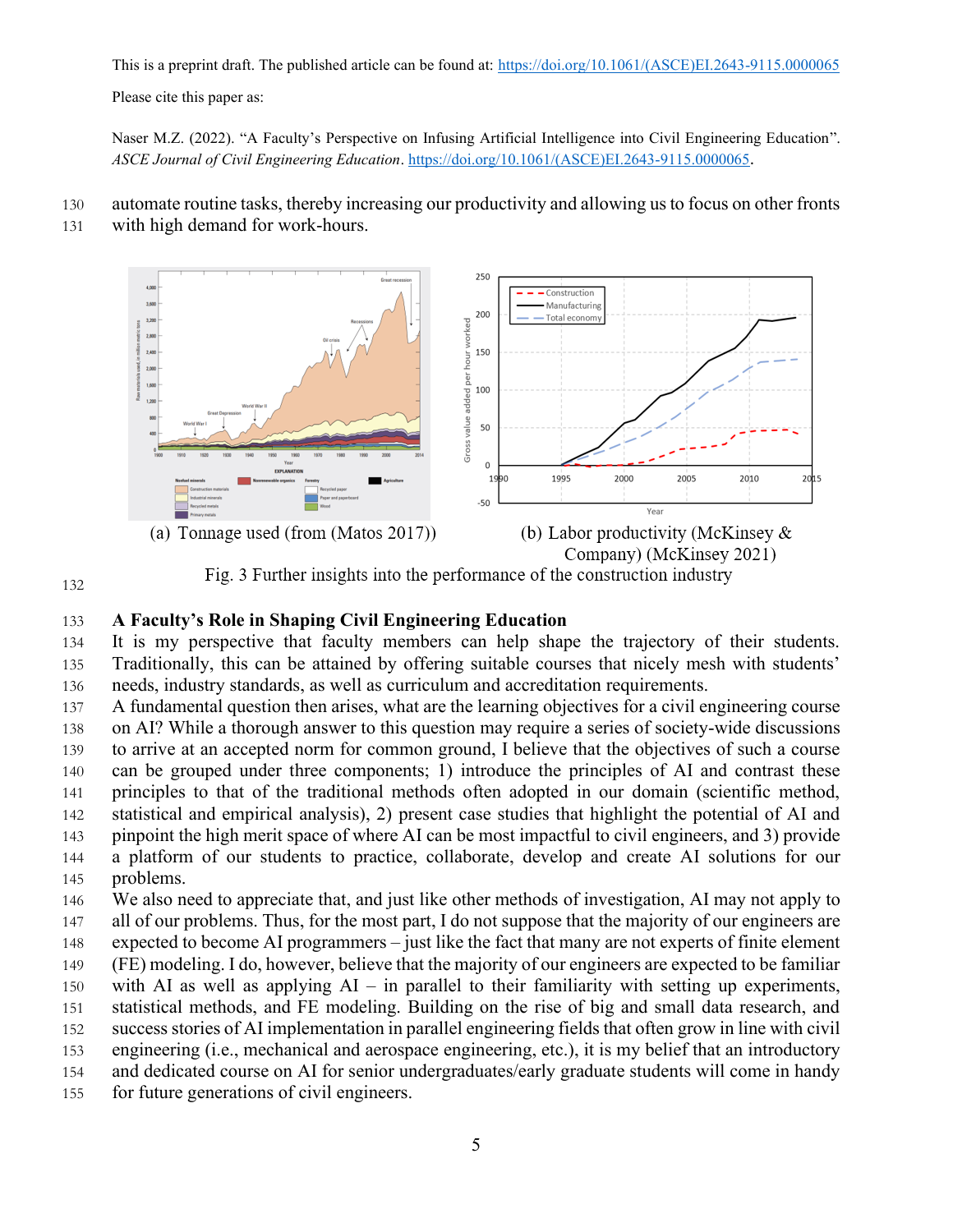Please cite this paper as:

Naser M.Z. (2022). "A Faculty's Perspective on Infusing Artificial Intelligence into Civil Engineering Education". *ASCE Journal of Civil Engineering Education*. [https://doi.org/10.1061/\(ASCE\)EI.2643-9115.0000065](https://doi.org/10.1061/(ASCE)EI.2643-9115.0000065).

 From a practical perspective, adding a new and permanent course or a series of advanced/specialized courses to an already dense engineering curriculum can be challenging. However, if such a course is to be an elective course, then it would ease the burden on students and curriculum committees. In all cases, one must be cognizant of the fact that using AI methods is *likely* to require students, and faculty, to learn *some degree* of coding or computer programming. Since coding is not a commonly offered course in a civil engineering curriculum, then difficulties might arise in the nature of a proposed elective course on AI. Given the limited duration of a typical 163 course ( $\sim$  16 weeks), it could be demanding to develop a complete course that covers both the technical aspects of AI and the application side of this technology.

 While the above focuses on *teaching AI by programming*, new initiatives now provide *coding-free* AI platforms with friendly interfaces that allow users to simply *apply* AI without the need to hassle with programming (i.e., *Scikit*, *R* software). Such initiatives are driven by the desire to *teach AI by application* as a means for inclusive learning. In such initiatives, a user can use a platform to apply AI to its full potential without coding as the graphical interface provides such a user with visual options to operate and manipulate data and algorithms. Such an interface can be thought of as a finite element (FE) package where the user does not code a FE model or solve associated matrices but instead builds a FE model via a graphical interface. The aforenoted initiatives bring new opportunities to widen the inclusive application of AI and possibly smoothen the integration of AI into our curriculum. However, learning how to navigate an AI software without an emphasis on AI's principles may not be an optimal teaching practice. Hence, the following solutions and ideas can be of merit.

 We could offer "*bits & pieces*" of AI in existing courses. For example, courses with heavy software or analytical components can prove an attractive destination for such an effort. *Statistical methods* or *Numerical methods* is a common junior/senior course that introduces students to various numerical techniques, including optimization. The integration of AI methods into numerical-based courses can be perceived as organic and complimentary. Similarly, courses of similar nature to numerical methods can be designed to contain "*bits & pieces*" in a harmonizing manner. For example, in a given department, the number of courses offered in conjunction and/or in parallel are often known beforehand. In fact, there exist pre-defined cycles of courses that apply to elective and graduate courses (i.e., course CEXXXX is offered every third semester and so on). As such, an overall plan for delivering "*bits & pieces*" about AI in such courses could be designed wherein students are introduced to AI concepts throughout their education. This plan can take into account the expertise of associated faculty members wherein faculty with strong programming backgrounds can lead the *teaching AI by programming,* and those with application backgrounds can lead the *teaching AI by application* components of a well-designed plan.

 Given the above, interested students will be exposed to a more consistent knowledge of AI across multiple courses within the same semester or throughout parallel semesters. In this particular example, a series of courses at the sophomore, junior, and senior levels could include chapters/modules on basic AI programming or the application of AI platforms to solve common problems.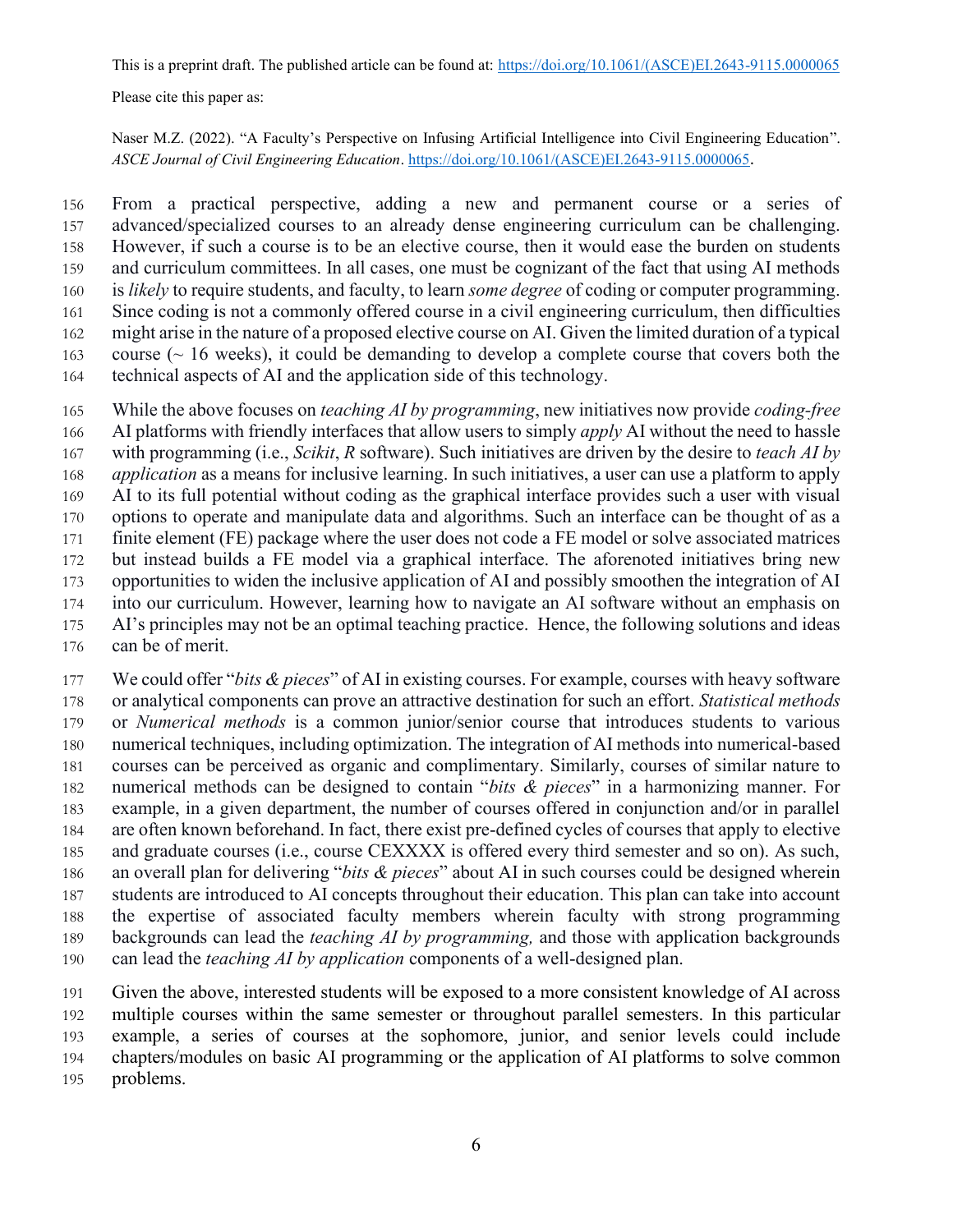Please cite this paper as:

Naser M.Z. (2022). "A Faculty's Perspective on Infusing Artificial Intelligence into Civil Engineering Education". *ASCE Journal of Civil Engineering Education*. [https://doi.org/10.1061/\(ASCE\)EI.2643-9115.0000065](https://doi.org/10.1061/(ASCE)EI.2643-9115.0000065).

 The following comes to mind; students enrolled in a *statics* course can be encouraged to verify hand calculations of equilibrium problems using small programming scripts (simple or pre-built algorithms). This exercise is then re-introduced at a *mechanics* course to arrive at internal stresses within a body. Then, courses on this track (say, *theory of structures* and *structural design*) can build on students' experiences to apply basic AI algorithms to help solve stability problems or optimize structural components. In those higher-level undergraduate courses, which often include a class project, students can be provided the option to develop an AI model to accompany the classical means of addressing their projects (say, to develop an AI model via an AI platform that selects the lightest and most economical standard steel section to satisfy a set of loading conditions vs. attempting to solve the same problem via the iterative and commonly used procedure often introduced to students). Finally, a cornerstone project could potentially include a structured component on AI (i.e., through basic programming or direct application) and perhaps compare a human-led design to that of an AI-leveraged design. In all cases, faculty could opt to motivate their students by awarding bonus points or honors options to encourage the use of AI.

 Exercises for elective courses and those of hybrid nature (i.e., offered for senior undergraduate transitioning to graduate school and early graduate students) can be the form of case studies that parallel AI-themed educational material aimed at sparking the interest of undergraduate and/or complementing research projects/theses of graduate students. For example, a faculty member can task undergraduate students to develop an AI model to predict the sectional capacity of a beam and task graduate students to develop an advanced AI model to predict the stress/strain distribution of the same beam at failure. Results from both groups can then be compared against a laboratory test (or FE simulation) of an identical beam. An exercise of this magnitude is perhaps feasible to conduct on at each course offering, and if appropriately designed, may be able to mesh all three aspects of investigations, namely; physical testing, FE simulation, and AI modeling, to our students. The above methodology could be extended to other disciplines of civil engineering.

 For graduate students, exercises that tie classical and first principles in solving a particular problem to that using AI methods can be helpful to justify the use of AI. At this level, AI can be thought of as a method to guide engineering intuition to discover new knowledge or form new hypotheses. For instance, a graduate student can develop a *physics-informed model* (e.g., an AI model that is constrained to satisfy first principles) or a *causal model* (e.g., an AI model that examines the cause- and-effect of a phenomenon occurs as opposed to trying to associate the occurrence of the phenomenon from a data-driven perspective) to solve research questions pertaining to the student's thesis/project. Some of the problems that could be of interest may include creating AI models to monitor structural cracking, the safety of workers in sites, surveying, traffic detours in the wake of an accident, etc.

 In lieu of the above and capitalizing on the fact that AI does not require heavy laboratory facilities such as those often needed in civil engineering departments, but rather requires handheld computational workstations and open-source packages (i.e., *Python*, *R*) reduces the logistical and monetary resources necessary for practicing AI. As such, summer courses, extra curriculum activities, Massive Open Online Courses (MOOCs), and in-semester seminars can also be intelligently used to introduce civil engineering students to the concepts and principles of AI.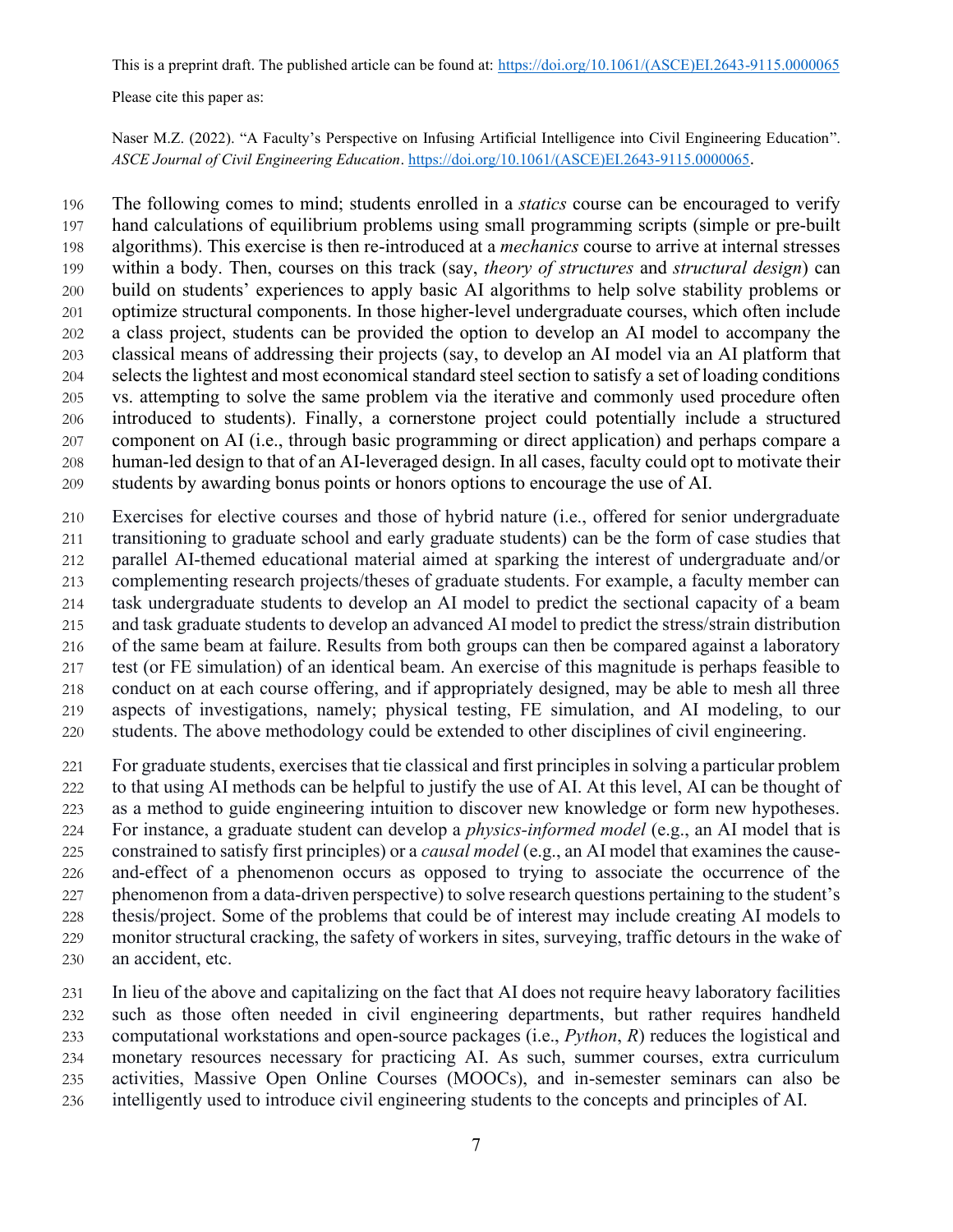Please cite this paper as:

Naser M.Z. (2022). "A Faculty's Perspective on Infusing Artificial Intelligence into Civil Engineering Education". *ASCE Journal of Civil Engineering Education*. [https://doi.org/10.1061/\(ASCE\)EI.2643-9115.0000065](https://doi.org/10.1061/(ASCE)EI.2643-9115.0000065).

 Such efforts can be further supplemented by certificates or participant awards. A point system that spans 2-3 summers might come as attractive to students, especially if the certificate can be associated with a prominent society (i.e., American Society of Civil Engineers, etc.), or a domain authority (e.g., The Computing Community Consortium), or student honor organizations (Chi Epsilon, etc.). A close working relationship between engineering departments (i.e., civil engineering and computer science) can help facilitate such certifications and plan for events that mesh and converge civil engineering and computing students via competitions. This exercise can help engage students and seekers of continued education from cross disciplines and can also be viewed as an excellent team-building workout.

#### **Now and Tomorrow**

 Oftentimes, and whenever a new technology is introduced, such technology is faced with reluctance and challenges. Thus, the successful integration of AI into civil engineering education should answer the existing challenges that may hinder (i.e., Does our community see merit in AI? Does this merit warrant addition to our curriculum? Does the industry see value in civil engineers with AI expertise? Etc.), or slow its adoption (e.g., How to navigate departmental visions? How to balance faculty research interest? What can we do to smoothen accreditation requirements? Etc.). Additional challenges may include, but are not limited to, a lack of transparency in AI algorithms (i.e., the notion of blackboxes which conflicts with engineering training described earlier) and trust (as in we value and favor methods that enable engineers to understand the rationale behind AI

- predictions as a mean to be trustworthy and accountable).
- Ongoing research efforts are trending in the right direction to answer many of the noted questions.
- For example, AI-based start-ups in civil engineering are rising. Such start-ups, if not founded by
- civil engineers, will require and will involve civil engineers graduates. In addition, a look into the
- academic realm showcases major research funding shifts towards creating AI solutions for civil
- engineering problems. This may shed some light on the future importance of AI in our domain. Similar efforts are being targeted at refining AI to make it more descriptive, transparent, and explainable, which are key components to ensure that AI meshes with our educational philosophy
- (Dosilovic et al. 2018; Feng et al. 2021; Naser 2021a; b; Rudin 2019; Zaker and Flint 2021).

 Other challenges may also arise on other *practical* fronts. For example, faculty are tempted to follow codal provisions when preparing courses (i.e., ACI 318 is a prime source of inspiration to faculty and students interested in concrete structural design, the Highway Capacity Manual is often referred to in transportation lectures, OSHA's Construction Industry Regulations is a primary resource for construction and safety practices, etc.). Yet, we lack such a guiding document for AI. Do we teach AI as an *application* or as a *fundamental science*? How can we approach these fronts? What types of AI should be prioritized (supervised learning vs. unsupervised learning)? On the one hand, these are burning questions that may not be answered soon. Yet, we may not truly need

them to be fully answered before introducing AI to our domain.

It is of utmost importance to establish guiding principles and to learn objectives and outcomes for

- how AI can be integrated into the civil engineering domain that fulfills accreditation requirements.
- While standardization may sound familiar to civil engineers given the large number of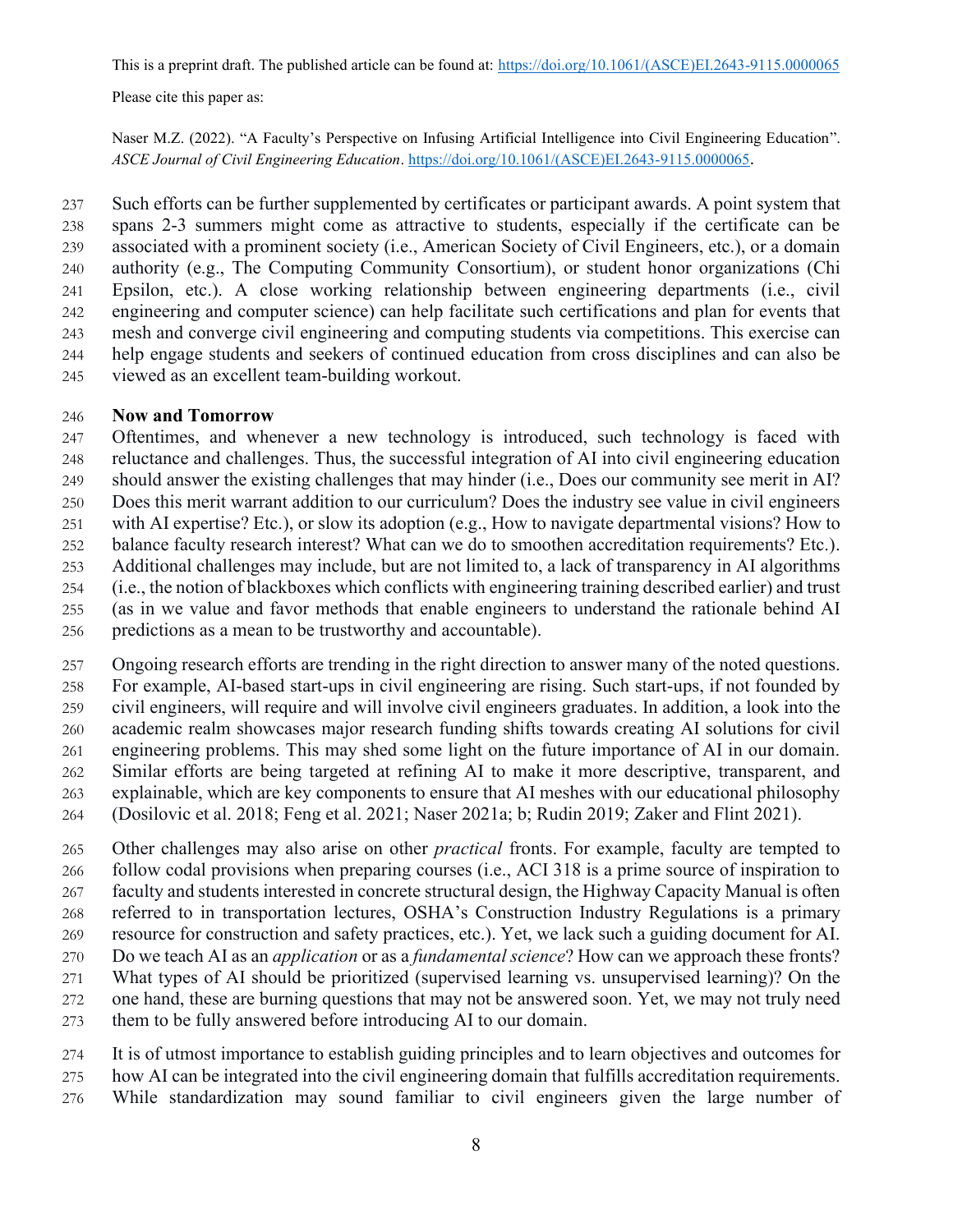Please cite this paper as:

Naser M.Z. (2022). "A Faculty's Perspective on Infusing Artificial Intelligence into Civil Engineering Education". *ASCE Journal of Civil Engineering Education*. [https://doi.org/10.1061/\(ASCE\)EI.2643-9115.0000065](https://doi.org/10.1061/(ASCE)EI.2643-9115.0000065).

- standardization committees involved in the development of codal provisions etc., this effort, which
- requires years of development, may come in handy in the years to come and once research on this
- front stabilizes. A more needed effort is to develop guidance documents on best practices
- supplemented with examples and case studies. Recent efforts are currently underway, and we hope
- to see them succeed in the coming years (Jarrahi 2018).
- A clear line of communication should be established between academia and our industry to identify
- where AI is best suited for our needs. Once this line is identified, future courses/education efforts
- (continued education) can be tailored. Efficiency is an inherent characteristic to engineers, and perhaps it is of merit that in some scenarios, engineers need to learn how to apply AI, as opposed
- to developing new AI tools. While developing civil engineering-specific tools sounds intriguing,
- the general population of engineers may not need to be proficient in AI development, as much as
- in understanding the basics of AI and how AI can be deployed in their domain (Borah et al. 2019).
- This forum paper invites interested individuals to showcase other solutions further and share
- expertise and experiences on its theme. A collective and convergent effort from various
- backgrounds will be appealing and can start spinning the wheel in the right direction towards
- integrating AI themes in civil engineering education.

## **Data Availability**

No data, models, or code were generated or used during the study.

# **Acknowledgment**

 I would like to thank the Editors and Reviewers for their support of this work and constructive comments that enhanced the quality of this manuscript.

# **Conflict of Interest**

The author declares no conflict of interest.

# **References**

- ASCE. (2020). "Improving Efficiency in Making Better Decisions with AI and Data Science YouTube." <https://www.youtube.com/watch?v=gtE7YG5kXIE> (Mar. 6, 2022).
- Borah, D., Malik, K., and Massini, S. (2019). "Are engineering graduates ready for R&D jobs in emerging countries? Teaching-focused industry-academia collaboration strategies." *Research Policy*.
- Cox, M. F., London, J. S., Ahn, B., Zhu, J., Torres-Ayala, A. T., Frazier, S., and Cekic, O. (2011). "Attributes of success for engineering Ph.D.s: Perspectives from academia and industry." *ASEE Annual Conference and Exposition, Conference Proceedings*.
- Dimensions. (2021). "Dimensions.ai." <https://www.dimensions.ai/>.
- Dosilovic, F. K., Brcic, M., and Hlupic, N. (2018). "Explainable artificial intelligence: A
- survey." *2018 41st International Convention on Information and Communication*
- *Technology, Electronics and Microelectronics, MIPRO 2018 - Proceedings*.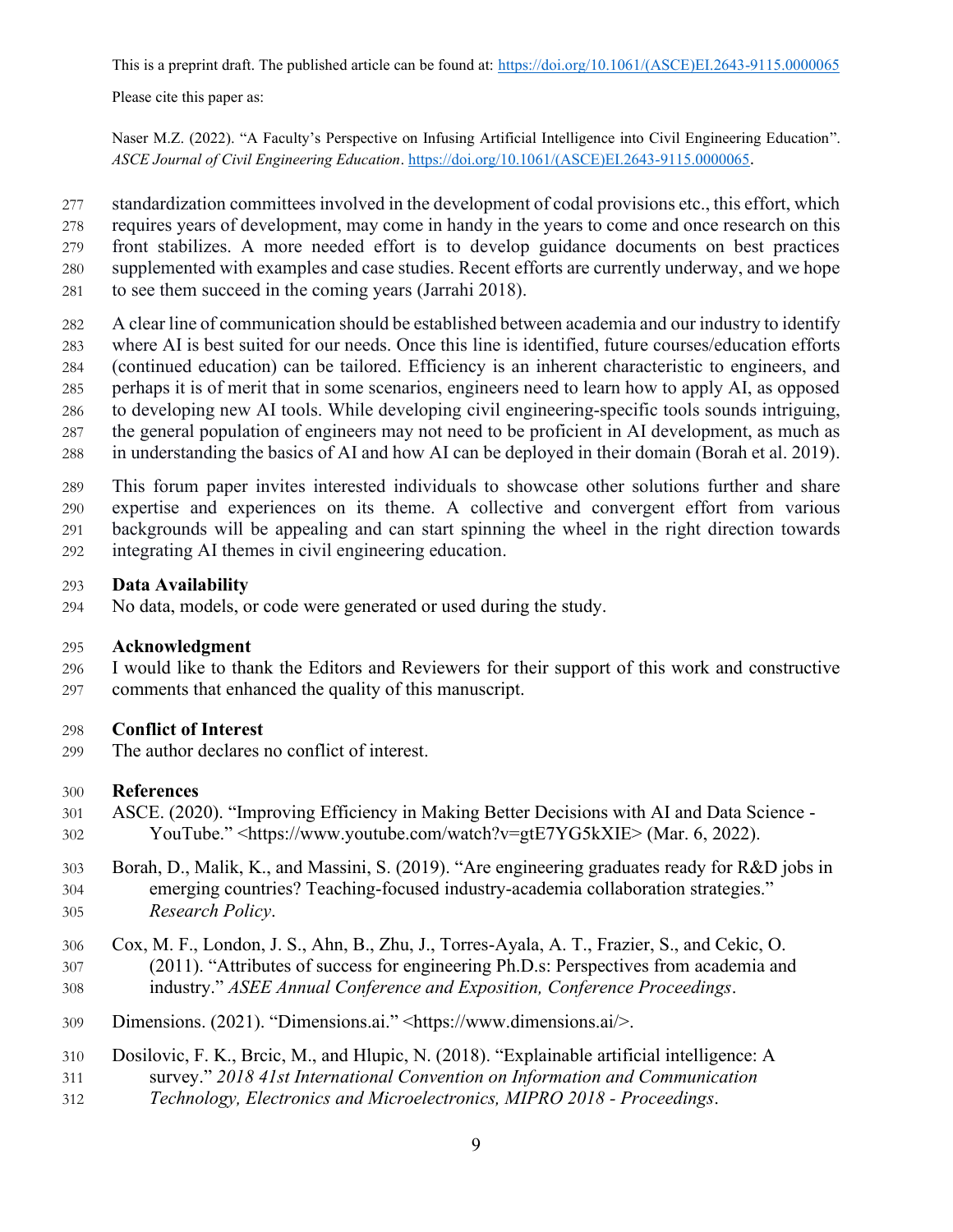Please cite this paper as:

Naser M.Z. (2022). "A Faculty's Perspective on Infusing Artificial Intelligence into Civil Engineering Education". *ASCE Journal of Civil Engineering Education*. [https://doi.org/10.1061/\(ASCE\)EI.2643-9115.0000065](https://doi.org/10.1061/(ASCE)EI.2643-9115.0000065).

- Dunn, R., and Carbo, M. (1981). "Modalities: An Open Letter to Walter Barbe, Michael Milone, and Raymond Swassing." *Educational Leadership*.
- Felder, R., and Silverman, L. (1988). "Learning and Teaching Styles in Engineering Education." *Engineering Education*.
- Feng, D.-C., Wang, W.-J., Mangalathu, S., and Taciroglu, E. (2021). "Interpretable XGBoost- SHAP Machine-Learning Model for Shear Strength Prediction of Squat RC Walls." *Journal of Structural Engineering*.
- Harvey, D., Ling, C., and Shehab, R. (2010). "Comparison of student's learning style in STEM disciplines." *IIE Annual Conference and Expo 2010 Proceedings*.
- Hearns, A. (2019). "Giatec Unveils First Artificial Intelligence Solution for Concrete | Giatec." *Giatec* , <https://www.giatecscientific.com/press/giatec-unveils-first-artificial-intelligence-solution-for-concrete/> (Mar. 6, 2022).
- Hiriyur, B. (2020). "Thornton Tomasetti Launches T2D2, an AI Solution Company to Detect, Classify and Monitor Deterioration | Thornton Tomasetti." *Thornton Tomasetti* , <https://www.thorntontomasetti.com/news/thornton-tomasetti-launches-t2d2-ai-solution-
- company-detect-classify-and-monitor-deterioration> (Mar. 6, 2022).
- Jarrahi, M. H. (2018). "Artificial intelligence and the future of work: Human-AI symbiosis in organizational decision making." *Business Horizons*.
- Keck, and Wood. (2021). "Uses of Artificial Intelligence in Civil Engineering Keck & Wood Civil Engineers, Duluth, Fayetteville GA, Rock Hill, North Charleston SC."
- <https://keckwood.com/news-updates/uses-of-artificial-intelligence-in-civil-engineering/> (Mar. 6, 2022).
- Matos, G. R. (2017). *Use of Raw Materials in the United States From 1900 Through 2014*. *Geological Survey Fact Sheet 2017–3062*.
- McKinsey. (2021). "Improving construction productivity | McKinsey." <https://www.mckinsey.com/business-functions/operations/our-insights/improving-construction-productivity> (Apr. 13, 2021).
- Naser, M., and Mueller, K. (Eds.). (2021). *SP-350: The Concrete Industry in the Era of Artificial Intelligence*. American Concrete Institute.
- Naser, M. Z. (2021a). "An engineer's guide to eXplainable Artificial Intelligence and Interpretable Machine Learning: Navigating causality, forced goodness, and the false perception of inference." *Automation in Construction*, Elsevier, 129, 103821.
- Naser, M. Z. (2021b). "Mapping functions: A physics-guided, data-driven and algorithm- agnostic machine learning approach to discover causal and descriptive expressions of engineering phenomena." *Measurement*, Elsevier, 185, 110098.